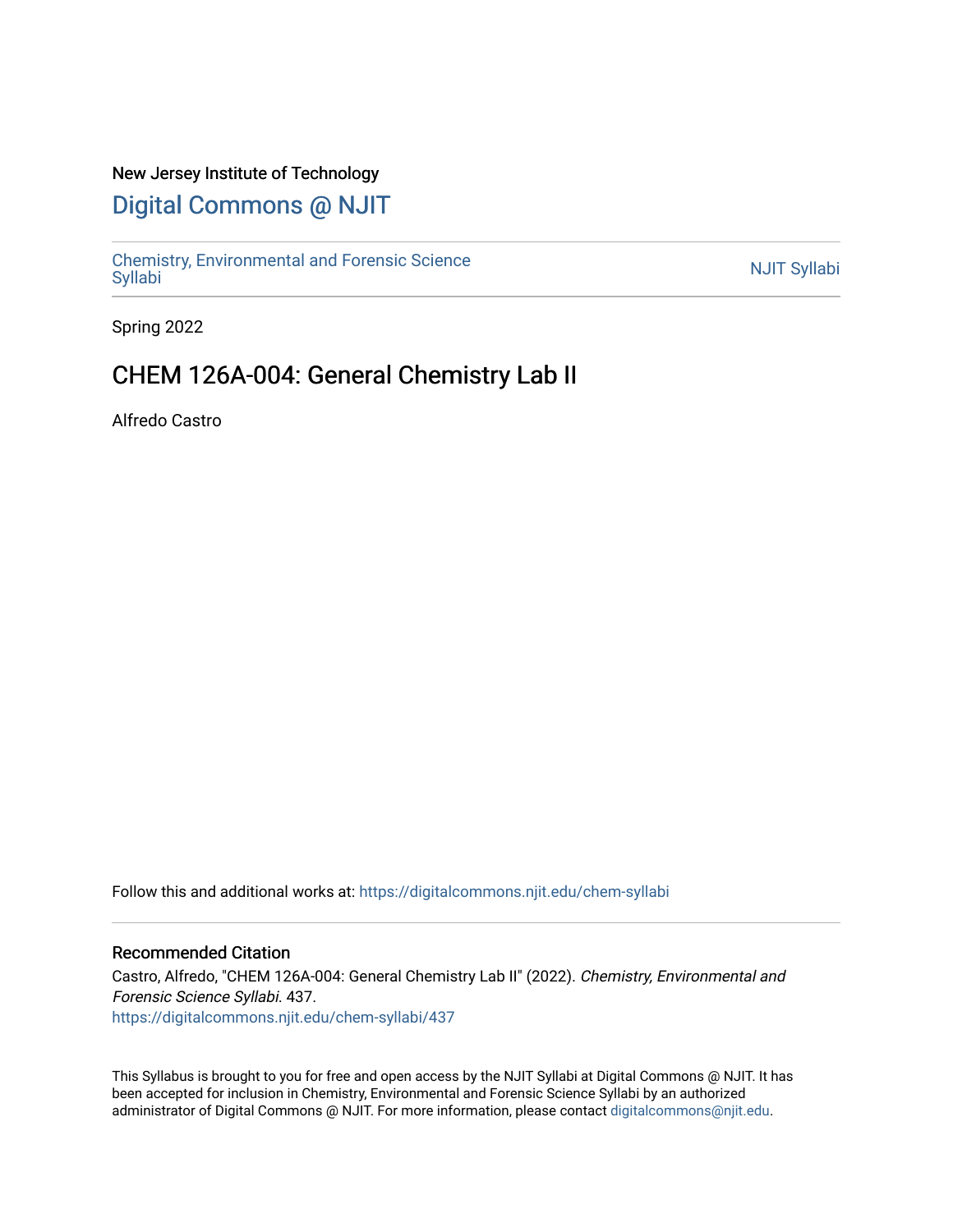

## THE COLLEGE OF SCIENCE **AND LIBERAL ARTS**

# THE DEPARTMENT OF CHEMISTRY AND ENVIRONMENTAL SCIENCE

## **Chem 126A-General Chemistry Lab II** *Spring 2022 Course Syllabus*

**NJIT [Academic](https://www.njit.edu/policies/sites/policies/files/academic-integrity-code.pdf) Integrity Code**: All Students should be aware that the Department of Chemistry & Environmental Science (CES) takes the University Code on Academic Integrity at NJIT very seriously and enforces it strictly. This means that there must not be any forms of plagiarism, i.e., copying of homework, class projects, or lab assignments, or any form of cheating in quizzes and exams. Under the University Code on Academic Integrity, students are obligated to report any such activities to the Instructor.

#### **COURSE INFORMATION**

**Requirements:** General Chemistry Lab II is a continuation laboratory course of General Chemistry Lab I; it is designed to be taken concurrently with Chem 126 or Chem 122. Instructions are in the lab manual and concepts are from the text and lecture of the Chem 126/122 courses. The experiments are designed to provide undergraduate students with further practical experience and continue to train students with laboratory techniques/equipment common to chemistry laboratories.

**Number of Credits**: 1

#### **Course-Section and Instructor**

Chem 126A-004 Dr. A. Castro

Laboratory: In-person: Tiernan Hall (TIER 207) T, 10:00 a.m.-12:50 pm

Online: Laboratory sessions will happen at the scheduled in-person laboratory time, via Webex at the following address:<https://njit.webex.com/join/castroa>

Office: Tiernan (TIER) 110 Email: [castroa@njit.edu](mailto:castroa@njit.edu)

Office Hours: after the lab period as needed and by appointment

Required Lab Manual: Chemistry: A Molecular Approach. 5<sup>th</sup> Edition. Tro, N.J., Vincent, J.J., Livingston, E.J. Pearson Education, Inc., 2020. ISBN-13: 978-0-13-498983-9, ISBN-10: 0-13-4498983-X

**University-wide Withdrawal Date**: The last day to withdraw with a **W** is Monday, 4/4.

#### **Learning Outcomes:**

Upon completion of the course you should have a facility in accomplishing the following:

- 1. Demonstrate the ability to use general chemistry laboratory equipment.
- 2. Demonstrate the ability to follow lab manual instructions to perform chemistry experiments.
- 3. Demonstrate the ability to use the knowledge of General Chemistry principles to solve the problem.
- 4. Develop practices in recording experimental procedures and data.
- 5. Prepare for continued studies in chemistry and in related fields.
- 6. Comply with the safety protocols.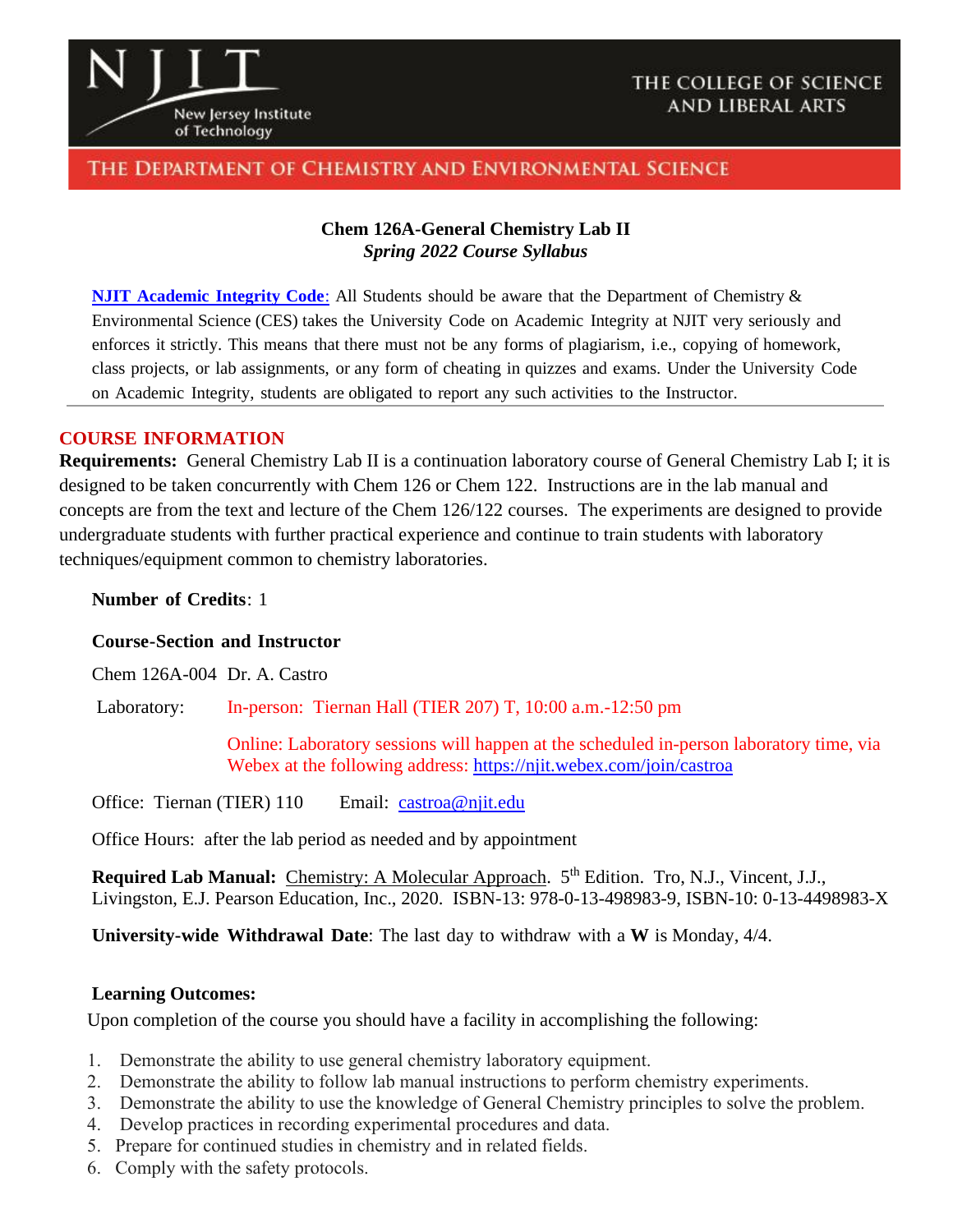## **Required PPE (personal protective equipment) Materials:**

-Safety goggles and face shield -Disposable nitrile gloves -Lab coat

# **POLICIES**

**All CES students must familiarize themselves with, and adhere to, all** official university-wide student policies. CES takes these policies very seriously and enforces them strictly.

-Weekly attendance is mandatory. **A missed lab without an excused absence will result in a grade of zero (0) for that experiment. A second unexcused absence will result in a grade of zero (0) for the course.** If a student has a legitimate reason for missing a lab, the student should contact the Dean of the Students office and present written verifiable proof of the reason for missing the lab, e.g., a doctor's note, police report, court notice, etc. clearly stating the date AND time of the mitigating problem. The student must also notify the instructor through the Dean of the students.

-A brief pre-lab lecture will be given by the instructor at the start of each lab. A face covering will be required in the lab. You will NOT be allowed to enter the lab without wearing a face mask! For each experiment, and if available, a demonstration video will be shared in advance. Students should watch the video prior to attending the lab.

-Students may carry out the experiments with **one** lab partner throughout the semester. However, each student must submit a separate lab report, which includes data and calculations which are their own work. Any students working in a group larger than **three** will receive a **zero** for that lab grade.

**-Pre-lab assignment:** For each experiment, students must complete the pre-lab before the lab period. The prelab should be submitted through Canvas. Pre-labs account for 20% of the total lab grade.

**-Lab Reports:** A lab report will be submitted for each experiment. The report consists of the completed data sheet found in the lab materials, plus a separate page containing your calculations if needed. For some experiments, lab reports must be submitted immediately following completion of the lab. For these experiments, late lab reports will not be accepted. For other experiments, students will be given one week to complete the lab report. Any reports submitted late will lose 10 points per day. Lab reports account for 70% of the total lab grade.

**-Make-up Policy:** The last week of the schedule is reserved for students to make-up an excused/missed lab. Students are allowed to make-up one experiment only.

-Cellular Phones: All cellular phones must be switched off during the lab period.

-All email communication should be done using the "njit.edu" domain.

-Shorts, short skirts, sleeveless shirts, midriff tops, and sandals are not allowed in lab.

-Food and beverages are not to be brought to the laboratory.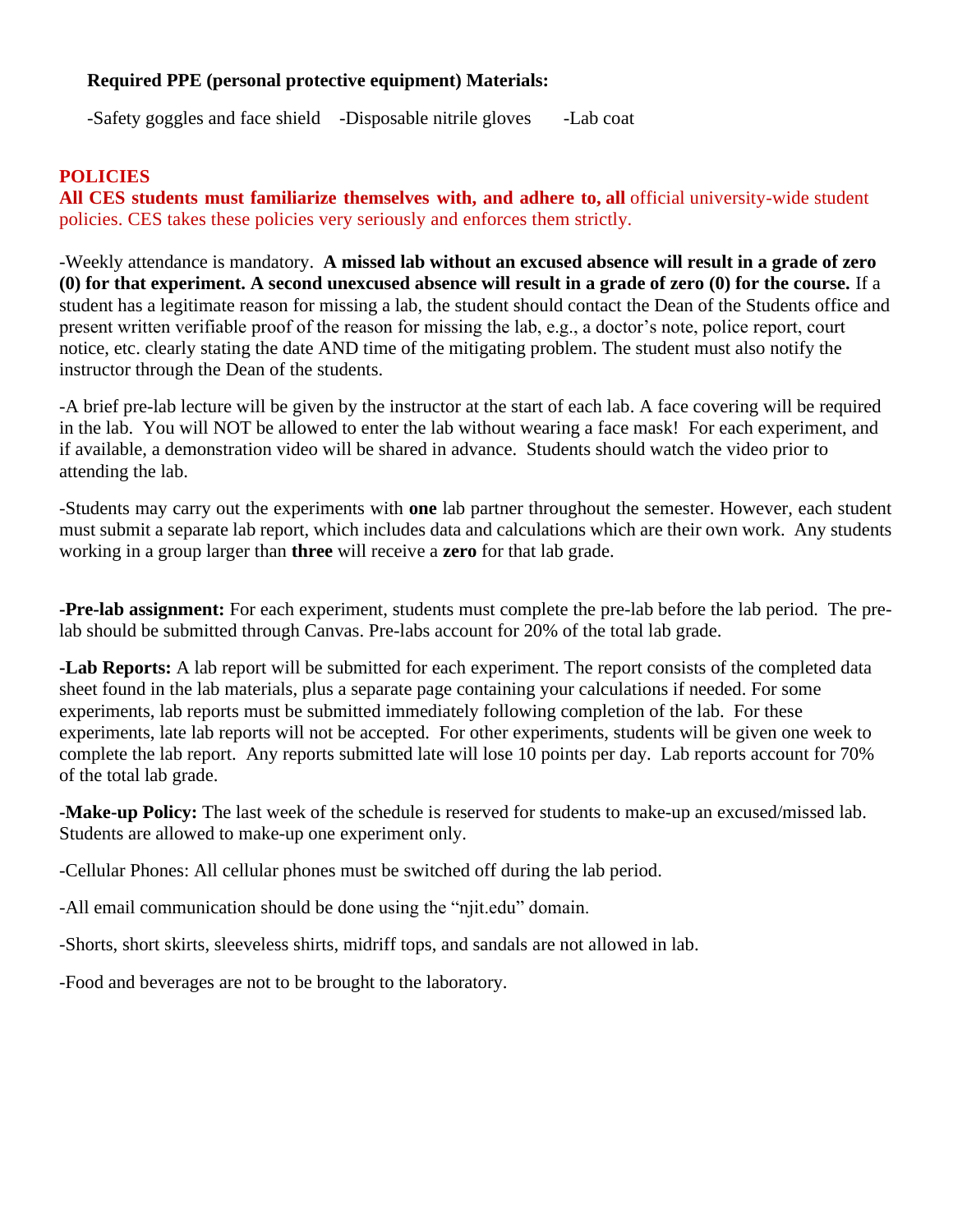**Grading Policy:** The final grade in this course will be determined as follows:

-Laboratory work: 10% total as follows:

2% each: punctuality, performance, lab technique, lab maintenance and safety procedures.

-Pre-labs: 20%

-Lab Reports and accuracy of the results: 70%

Your final letter grade in this course will be based on the following tentative curve:

| lA          | 100-90% | 74-70%    |
|-------------|---------|-----------|
| $ {\bf B+}$ | 89-85%  | 69-65%    |
| B           | 84-80%  | Below 65% |
| lC+         | 79-75%  |           |

# **ADDITIONAL RESOURCES**

**Chemistry Tutoring Center**: Located in the Central King Building, Lower Level, Rm. G12. Hours of operation are Monday – Friday 10:00 am - 6:00 pm.

**Accommodation of Disabilities**: **O**ffice of **A**ccessibility **R**esources and **S**ervices (*formerly known as Disability Support Services*) offers long term and temporary accommodations for undergraduate, graduate and visiting students at NJIT.

If you are in need of accommodations due to a disability please contact Chantonette Lyles, Associate Director at the Office of Accessibility Resources and Services at 973-596-5417 or via email at lyles@njit.edu. The office is located in Fenster Hall Room 260. A Letter of Accommodation Eligibility from the Office of Accessibility Resources Services office authorizing your accommodations will be required.

For further information regarding self-identification, the submission of medical documentation and additional support services provided please visit the Accessibility Resources and Services (OARS) website at:

https://www.njit.edu/studentsuccess/accessibility

**Important dates:** <https://www5.njit.edu/registrar/spring-2022-academic-calendar/>